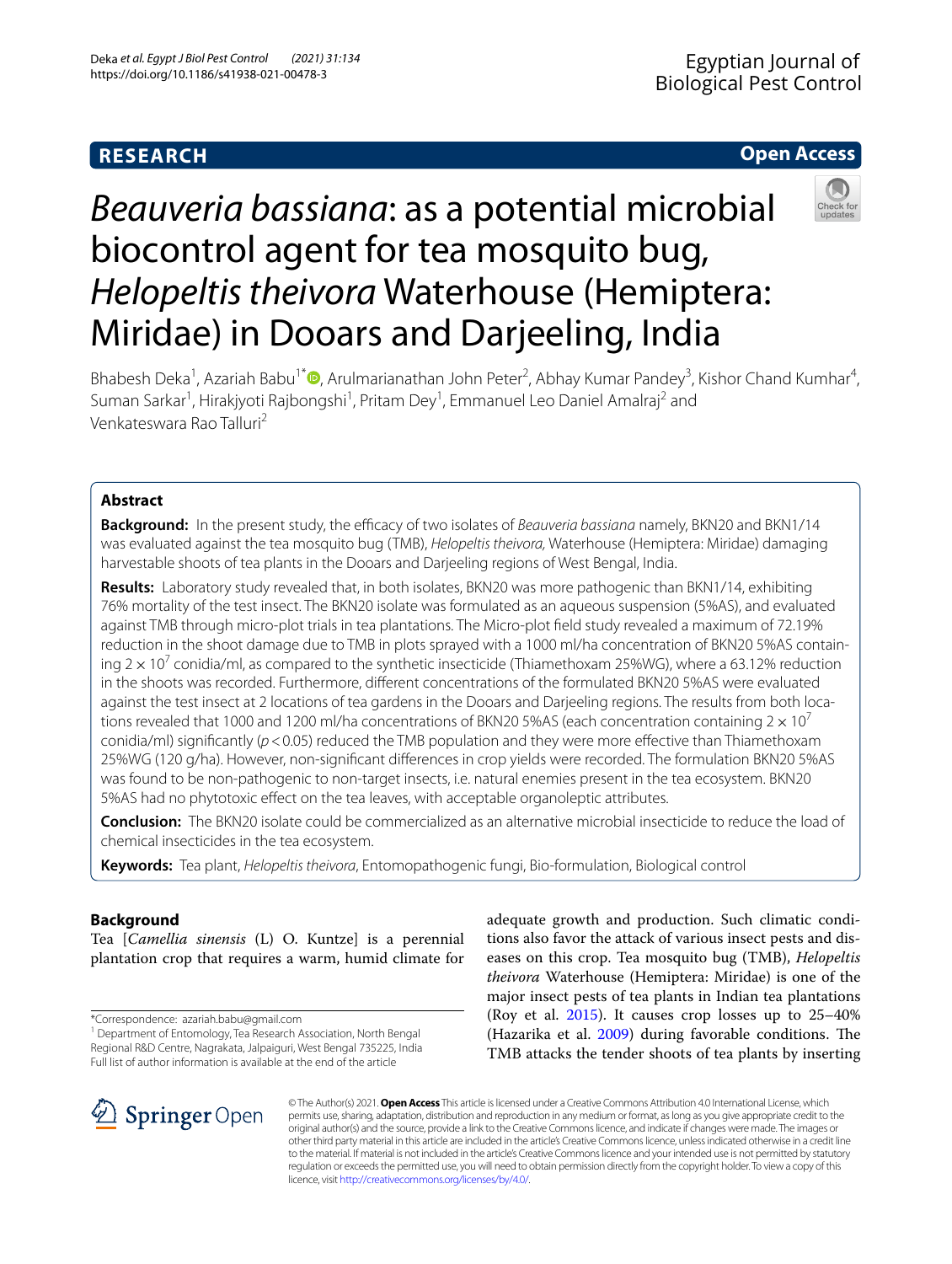their proboscis into the tissues and sucking the plant sap that results in the dryness of the tissues around the punctured spot. The damaged tissues become brown and later become black where TMBs lay their eggs, multiply, and cause further damages of young shoots. The TMB remains active throughout the year, and unchecked infestation leads to 100% of the crop loss under favorable conditions if the appropriate management practices are not appropriately applied (Muraleedharan [1992](#page-8-2)).

In tea growing areas, planters use several chemical insecticides to reduce the populations of the pest below the Economic Threshold Level (ETL) of 5% (Mamun and Ahmed [2011](#page-8-3)). However, continuous and non-judicial use of these chemical insecticides leads to certain undesirable issues such as water pollution, degradation of valuable soil microbes, decline in biological control agents, resurgence, development of resistance in insect pests, and pesticide residues in the manufactured tea (Roy et al. [2008](#page-8-4)). To address these undesirable situations, exploring non-chemical control strategies has become essential. The application of the Microbial Control Agents (MCAs), especially entomopathogens plays a major role in the management of insect pests of tea plants in an ecofriendly way.

Entomopathogenic fungi (EPF), one of the MCAs, are the parasitic microorganisms that can infect and kill the arthropod pests (Rajab et al. [2020](#page-8-5)). These EPF are mainly used as biopesticides as a safe alternative to the toxic chemical insecticides (Lovett and Leger  $2017$ ). The fungus *Beauveria bassiana,* hyphomycetes, is extensively used for the management of insect pests of several crops in the diferent agro-ecosystems (Khashaba [2021\)](#page-8-7). In tea plantations, several bio-pesticides based on MCAs and botanicals have been used (Gurusubramanian et al. [2008](#page-8-8)), but bio-insecticides based on the fungus *B. bassi*ana has been less explored. Therefore, the present study was designed to isolate *B. bassiana* from the rhizospheric soils of tea growing areas of Dooars and Darjeeling regions, West Bengal, India, and to study their feld efficacy against the TMB, which is a major threat for the tea industry.

## **Methods**

#### **Collection and laboratory culture of the TMB**

The adults of TMB of mixed populations were collected from the experimental plots of North Bengal Regional R&D Centre (NBRRDC), Nagrakata (26° 54′ 0″ N, 88° 55′  $0''$  E longitude), West Bengal, India. The culture of TMB was reared on a susceptible tea clone, TV1 in wooden cages containing glass chimneys under the laboratory conditions ( $25 \pm 2$  °C;  $75 \pm 5$ % RH; 16L: 8D photoperiod). The fresh tea leaves were provided to the adults every alternate day as food supplements. The cultures of the insects were used for the efficacy assays maintained for more than 10 generations (from F1 to F10 without exposure to any pesticides).

#### **Isolation and identifcation of the fungus**

Soil samples were collected with the help of auger from the rhizospheres of the tea plantations of Dooars and Darjeeling regions in pre-sterilized zip bags, separately in 2018 and were kept in a container with an ice bag (Ogun-mwonyi et al. [2008](#page-8-9)). The collected samples were brought to the laboratory, and the fungus, *B. bassiana* was isolated through the serial dilution method (Morris and Rideout [2005](#page-8-10)). One ml aliquot of the soil sample from the  $10^{-4}$  dilution of the soil in the sterilized distilled water was plated on the Potato Dextrose Agar (PDA) plates in 3 replicates and these plates were incubated in a BOD (Biological Oxygen Demand) incubator at 28 °C for the isolation of target entomopathogen. After 6 days of incubation, the colony of *B. bassiana* was isolated from the plates and purified by single spore isolation method. The culture of the EPF was maintained on the agar slants at 4 °C for further use.

The fungal isolates BKN20 and BKN1/14 (collected from Dooars and Darjeeling regions respectively) were identifed as *B. bassiana* by studying cultural and morphological characteristics, as well as by using a fungal key. The cultures of both isolates were sent to the Indian Type Culture Centre (ITCC), Indian Agriculture Research Institute New Delhi, India for long term preservation. The isolates BKN20 and BKN1/14 were also identified by sequencing the ITS regions (ITS1, 5.8S and ITS2) of the nuclear rDNA. The gDNA (genomic DNA) from each isolate was extracted, following the CTAB method of Moller et al. [\(1992\)](#page-8-11) and quantifed with the help of NanoDrop1000 spectrophotometer (Thermo Scientific). The rDNA gene cluster was amplifed by PCR, using universal primer pairs ITS1/ITS4 (White et al. [1990\)](#page-8-12). The amplifed PCR products of each isolate were separated by electrophoresis on a 2% agarose gel, and the obtained bands were excised and purifed (UniPro Gel extraction kit) for sequencing (Macrogen, Inc., Korea.). BLASTn was used to match *B. bassiana* sequencing results of each isolate with known sequences of *B. bassiana* strains accessible at the public database GenBank.

## **Preparation of the fungal inoculum**

For the preparation of the fungal suspensions of both isolates of *B. bassiana* (BKN20 and BKN1/14), each isolate was grown separately on the Potato Dextrose Broth (PDB) in conical fasks (500 ml) for 15 days at 28 °C in a BOD incubator. After the stipulated incubation, the fungal mycelial mat (conidia plus mycelia) was harvested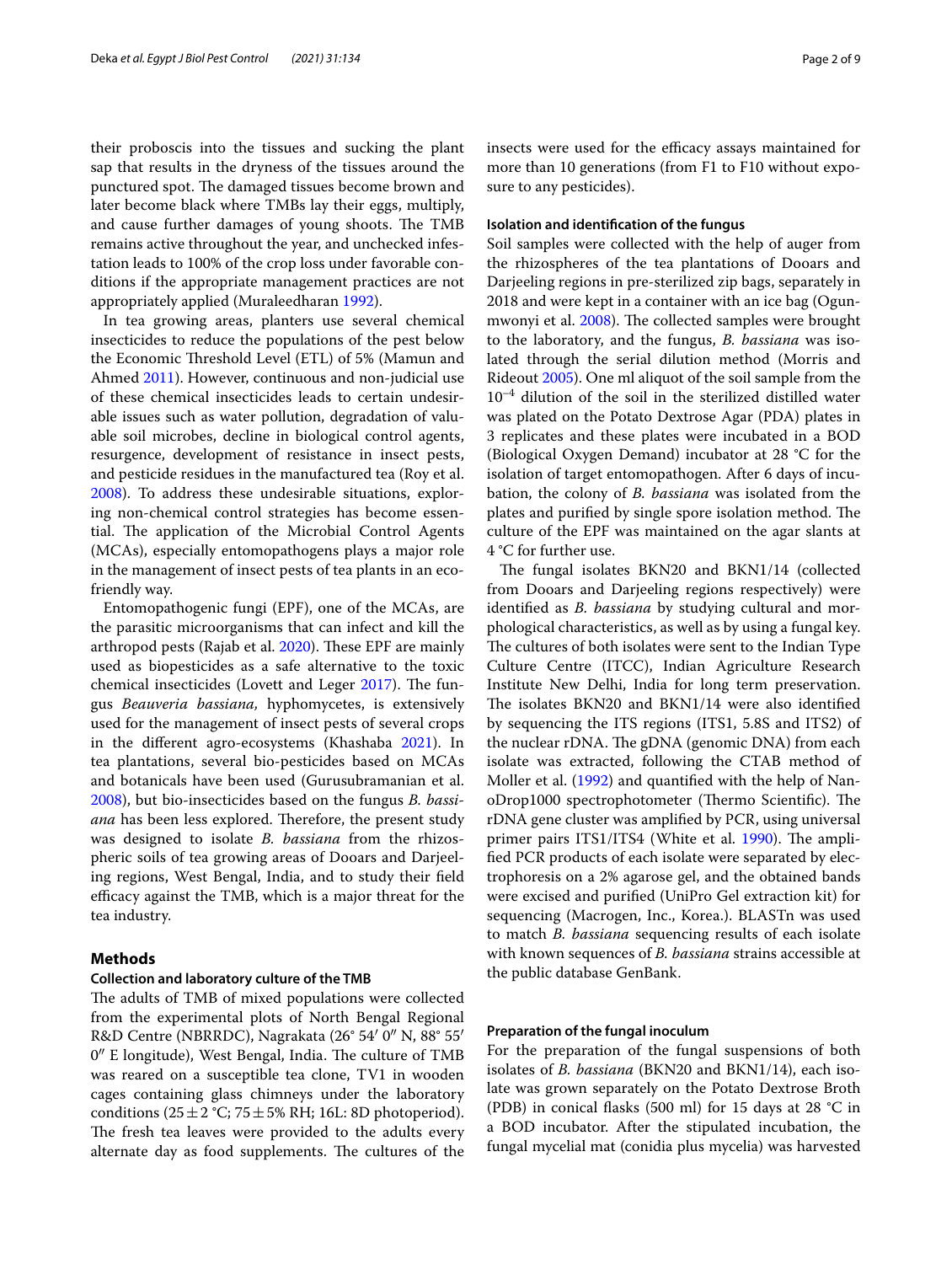from each fask and ground in a grinder with 50 ml of double-distilled water under aseptic conditions to prepare the spore suspension. The homogenized spore suspension was fltered through a muslin cloth to make the stock suspension, and spore density of stock suspension was adjusted to  $2 \times 10^7$  conidia/ml using a hemocytom-eter (Singleton and Sainsbury [1981\)](#page-8-13). Then, from the stock spore suspension of each isolate (BKN20 and BKN1/14), diferent concentrations such as 2.5, 5.0, and 10 ml (each concentration containing  $2 \times 10^7$  conidia/ml) were mixed in one liter of sterile water in the pre-sterilized glass containers to make the liquid formulations separately. Similarly for feld trials, a stock solution of efective entomopathogen's spore suspension, i.e., isolate BKN20, was prepared and conidia were adjusted to  $2 \times 10^{7}$ conidia/ml. From this stock solution, diferent amounts such as 600 ml, 800 ml, 1000 ml, and 1200 ml (each concentration containing  $2 \times 10^7$  conidia/ml) were taken and mixed in the requisite amount of water for feld applications to assess their bio-efficacy, separately.

## In vitro bio-efficacy of the spore suspensions of *B. bassiana* **against TMB**

The bio-efficacy test was carried out against the second instar nymphs of TMB, collected from the laboratory reared culture, which were released on the tea leaves (TV 1 clone) kept inside a glass chimney (Roy et al. [2011](#page-8-14)). The spore suspensions of both isolates of BKN20 and BKN1/14 of diferent concentrations were sprayed on the tea leaves through a glass atomizer, separately. In control sets, tea leaves were sprayed with distilled water. A group of 20 TMBs of mixed populations were used for each treatment, and the experiments were carried out in 5 replicates in a complete randomized design (CRD). The mortality of TMB was recorded for 5 days at 24 h intervals. The number of dead insects was counted, and the percent mortality was calculated. During the laboratory experiment, the BKN20 isolate of *B. bassiana* was more pathogenic on TMB than the BKN1/14 isolate; hence it was selected for detailed feld study.

#### **Micro‑plot feld study**

For the feld experiment, a liquid formulation of BKN20 isolate containing 5% aqueous spore suspension was prepared, following the methodology of Godonou et al. ([2000](#page-8-15)). A micro-plot feld trial was conducted to evaluate the efficacy of BKN20 5%AS (aqueous suspension) against TMB. The trial was conducted in 3 replicates in a randomized complete block design (RCBD) in the experimental feld of NBRRDC in 2018. Each plot  $(37.5 \text{ m}^2)$  was consisting of 50 tea bushes. The treatments included BKN20 5%AS @ 1000 ml/ha (T1, containing  $2 \times 10^7$  conidia/ml), the recommended standard insecticide (Thiamethoxam 25%WG) @ 120 g/ha (T2), and untreated control  $(T3)$ . The plots with ETL above the 5% were selected and labelled for each treatment. Spraying was done, using a hand-operated knapsack sprayer (ASPEE Agro Equipment Pvt. Ltd.) using a spray volume of 1.5 l/plot. Care was taken to drench the bushes for better coverage and control. Plucking of the shoots was carried out before initiation of the treatment spray, and the percentage damage caused by TMB was computed from the randomly selected 100 shoots per replicate in each treatment. The first treatment spray (01.04.2018) was applied immediately after the harvesting. The second treatment spray (08.04.2018) was applied after plucking the leaves on the 7th day after the first spray. The percentage damage caused by TMB on 7th day after the 1st treatment spray, followed by the 7th day, 14th day and 21st day after the 2nd treatment spray (post-spray) was recorded from the randomly selected 100 shoots per replication. The percent shoot damage due to TMB was calculated, using the formula: *C*−*T*/*C*×100, where, *C*=Pre spray assessment and  $T =$  Post spray assessment (Sarmah and Bhola [2015\)](#page-8-16).

#### **Large‑scale feld study**

The large-scale field trials were also conducted to evaluate the efficacy of the BKN20 5%AS in the 2 consecutive years of 2018 and 2019 in the tea gardens of 2 locations namely, Sungma Tea Garden, Darjeeling (26° 94′ 5″ N, 88° 17′ 43″ E longitude), and the experimental plot at the NBRRDC, (26° 54′ 0″ N, 88° 55′ 0″ E longitude). Each trial was conducted in a randomized complete block design (RCBD) in three replications. There were total 7 treatments [BKN 20 5%AS @ 600 (T1), 800 (T2), 1000 (T3), 1200 (T4) ml/ha (each treatment containing 2× 107 conidia/ml), *B. bassiana* 1.15%WP @ 2500 gm/ha (T5- a market product), recommended standard insecticide (Thiamethoxam 25%WG)  $@$  120 gm/ha (T6), and untreated control (T7)] per replication, and each plot (75 m<sup>2</sup>) contained 100 tea bushes. The market product of *B*. *bassiana* (1.15% WP) was purchased from the local vendor. The pre-and post-treatment assessments were carried out as described earlier in the micro-plot study.

# **Yield estimation of harvestable shoots from the large‑ scale feld trials**

The yield estimation was also carried out during the experiments. By maintaining a standard plucking round (7 days interval), yield (green tea leaf) was recorded for the frst 6 rounds of plucking. Average yield was expressed in kg/plot. The green leaf yield recorded at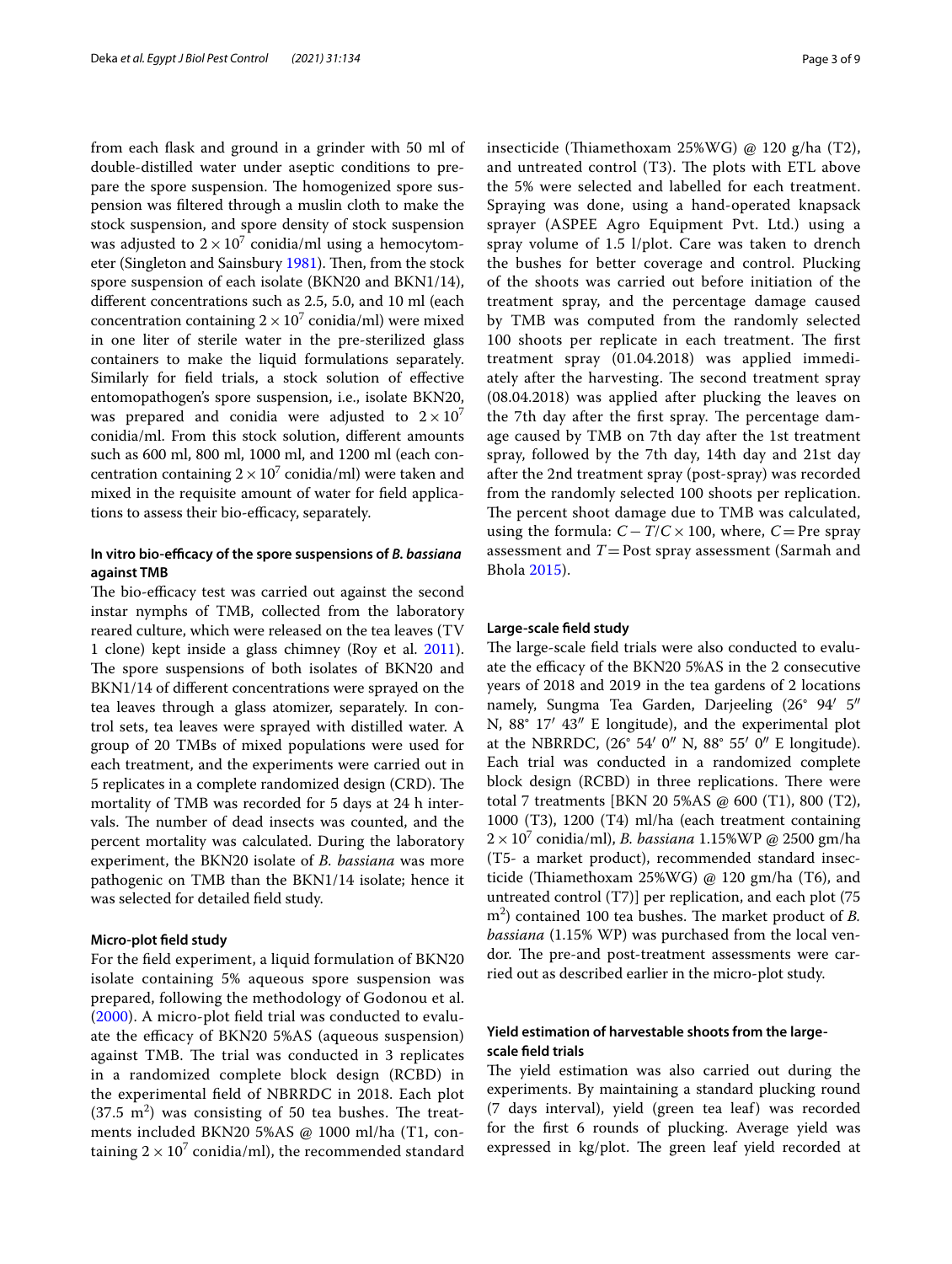every plucking was converted into processed tea for one hectare as described by Ponmurugan and Baby [\(2007](#page-8-17)), using the formula: Green leaf yield  $(kg) \times$  no. of bushes/ ha  $\times$  conversion factor (0.225).

#### **Efect of BKN20 5%AS on the non‑target organisms**

Laboratory bioassays were conducted to study the infectivity of the BKN20 5%AS the most common insect predator in the tea ecosystem. Larvae and adults of the predators were collected from the tea gardens at the NBRRDC and reared in the laboratory. Experiments were carried out by spraying the diferent concentrations of BKN20 5%AS @ 600 (T1), 800 (T2), 1000 (T3), 1200 (T4) ml/ha (each treatment containing  $2 \times 10^{7}$ conidia/ml), and untreated control (T5) per replication. All the experiments were replicated 3 times, using 30 insects per treatment. Observations on larval mortality, larval period, pupation period and adult emergence were recorded by following the methodology of Leatemia and Isman [\(2004\)](#page-8-18).

#### **Phytotoxic efect and organoleptic evaluation**

To evaluate the phytotoxicity efect (yellowing, stunting, necrosis, epinasty, hyponasty, etc.) of the BKN20 5% AS (at 'X' '2X' and '4X' concentration) on tea leaves, feld experiments were carried out in three replicates at 84 square meters per replication in a RCBD design at Nagrakata, West Bengal. There were in total 3 treatments; 2.5 ml/l (T1), 5 ml/l (T2), 10 ml/l of water (T3), and an untreated control. The conidial density of each treatment solution, i.e., T1, T2 and T3 was  $2 \times 10^7$ conidia/ml. The spraying was applied by a hand-operated knapsack sprayer, using a spray volume of 400 l/ ha. Observations were recorded on 0 day (pre-treatment) and day 3, 7 and 14 (post-treatment) on yellowing, stunting, necrosis, epinasty, hyponasty, etc*.,* and the injury levels were graded, using the Phytotoxicity Rating Scale (PRS) as follows: no crop response/ crop injury=0,  $1-10\% = 1$ ,  $11-20\% = 2$ ,  $21-30\% = 3$ ,  $31-40\% = 4$ ,  $41-50\% = 5$ ,  $51-60\% = 6$ ,  $61-70\% = 7$ ,  $71-80\% = 8$ ,  $81-90\% = 9$ ,  $91-100\% = 10$  (Babu et al. [2008\)](#page-8-19).

## **Statistical analysis**

Data obtained through laboratory and feld experiments were analyzed through ANOVA (analysis of variance) using SPSS17. All the data were angularly transformed prior to the statistical analysis and the diferences among the treatments in pre-spray percent incidence and percent reduction of shoot damage were assessed through Tukey's post-hoc Honestly Signifcant Diference (HSD) test to separate the means at 95% confdence interval. For the green leaf yield, the treatments were compared with untreated control, using Tukey's post-hoc Honestly Signifcant Diference (HSD) test to separate the means at the 95% confdence interval. DMRT F-Test was carried out to compare the efect of diferent concentrations of BKN20 5%AS on non-target beneficial organism.

#### **Results**

Based on cultural, morphological and molecular studies, the isolated fungal isolates BKN20 and BKN1/14 were identified as *B. bassiana* (Dhar et al. [2019](#page-8-20)). The BLASTn sequencing analysis revealed the 99% similarity of sequences of isolated *B. bassiana* isolates with the nucleotide sequences of *B. bassiana* isolated from several sources, such as rice plant (MN337282), maize rhizosphere (AY531924.1), tomato plant (KX091133), cotton, rice, and vegetables rhizosphere (MG670098.1, MG670100.1, and MG670102.1), and rice leaf folder (JX122736.1) available in GenBank. Since the sequences of both isolates were identical, sequences of the BKN114 isolate were submitted to GenBank under accession number MZ734352.

#### In vitro bio-efficacy of the *B. bassiana* against TMB

The results of the in vitro bio-efficacy test showed that both isolates BKN20 and BKN1/14 were pathogenic to the TMB and caused signifcant insect mortality (Fig. [1](#page-4-0)). The highest percentage of nymphal *H. theivora* mortality (76%) was recorded for BKN20 at 10 ml /l concentration  $(2 \times 10^7 \text{ conidia/ml})$ , while a similar concentration of BKN 1/14 isolate caused 68% mortality of the TMB after 5 days of treatments. In the case of control (water spray) set, no mortality of the nymphs was recorded. Although there was non- signifcant diference in the mortality between the 2 isolates  $(p>0.05)$ , the BKN20 isolate was considered for its further formulations and feld studies because of its higher pathogenicity on the TMB.

#### **Micro‑plot feld study**

The results of the micro-plot field study conducted against TMB are given in Table [1.](#page-4-1) After 21 days, a maximum of 72.19% reduction of shoots damage was recorded in the plots sprayed with BKN20 5%AS at 1000 ml/l concentration  $(2 \times 10^7 \text{ conidia/ml})$ , whereas 63.12% reduction of shoots damage was recorded in the plots sprayed with the standard insecticide Thiamethoxam 25%WG.

#### **Large‑scale feld study**

The field evaluation results (average of the season I and season II) of BKN20 5%AS against TMB at Dooars region (TRA Experimental Plot), and Darjeeling region (Sungma Tea Estate) are presented in Table [2.](#page-4-2) At Darjeeling region,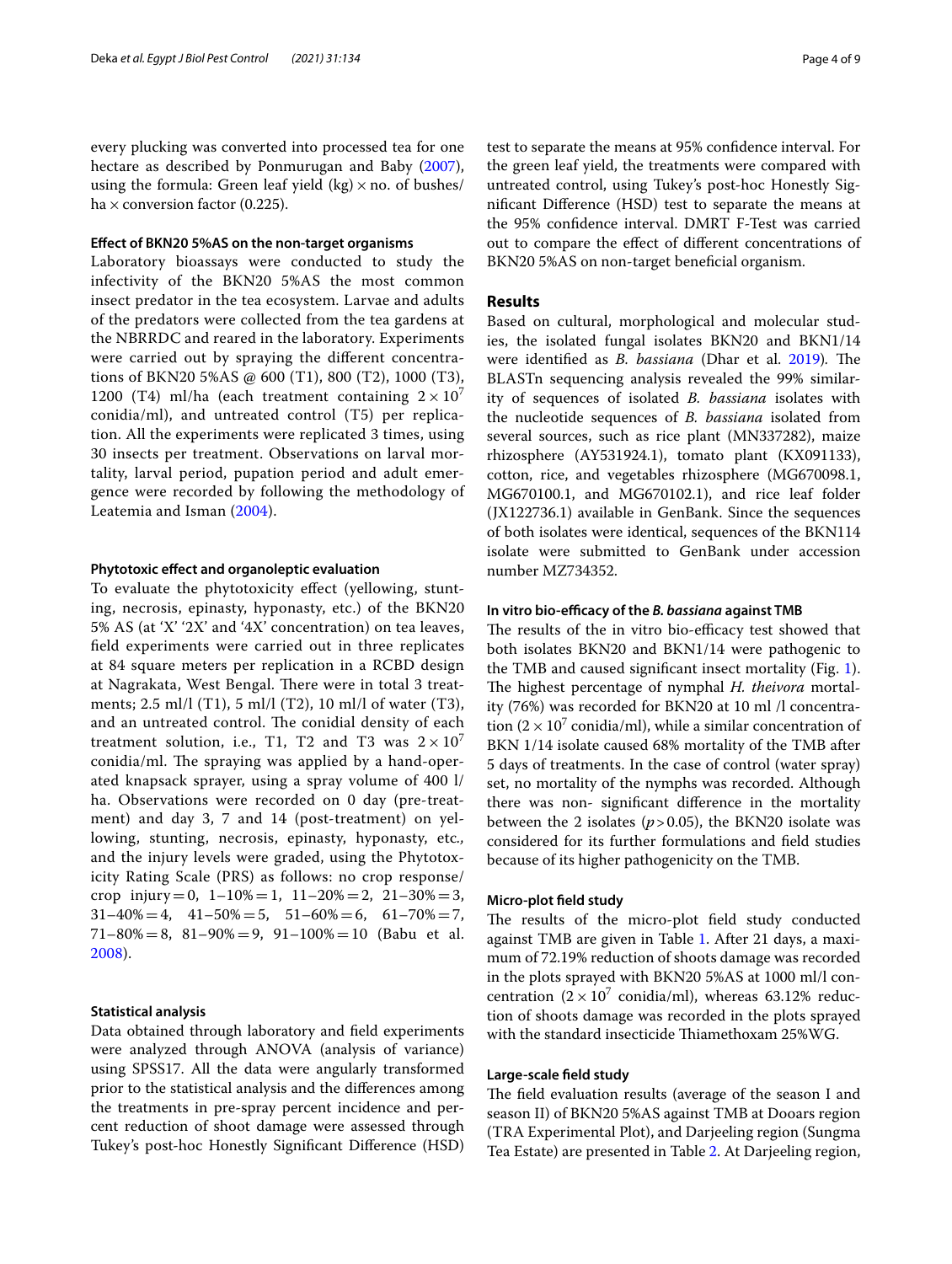

#### <span id="page-4-1"></span><span id="page-4-0"></span>**Table 1** Efficacy of BKN20 5%AS against TMB in micro-plot study

| <b>Treatments</b>  | Concentration (ha) | Pre-spray leaf damage incidence<br>$(9/6)*$ | Shoot damage<br>reduction (%) after<br>21 days $*$ |
|--------------------|--------------------|---------------------------------------------|----------------------------------------------------|
| BKN20 5%AS         | 1000 $ml^5$        | 29.11                                       | 72.19 <sup>b</sup>                                 |
| Thiamethoxam 25%WG | 120 g              | 31.18                                       | $63.12^a$                                          |

\*Values represent the mean of three replications±SE, for pre-spray shoot damage incidence (before treatments) and shoot damage reduction (obtained from four rounds of leaf plucking after treatments at weekly interval)

 $^{\circ}$  Containing 2  $\times$  10<sup>7</sup> conidia/ml. Values in the same column with different superscript are significantly different with each other at  $p$  < 0.05 by Tukey's post-hoc Honestly Signifcant Diference (HSD) test

<span id="page-4-2"></span>**Table 2** Bio-efficacy of BKN20 5%AS in controlling shoot damage of tea plants from TMB in large-scale field study

| <b>Treatments</b>           | Concentration (ha)             | Darjeeling                                      |                                   | <b>Dooars</b>                                   |                                   |
|-----------------------------|--------------------------------|-------------------------------------------------|-----------------------------------|-------------------------------------------------|-----------------------------------|
|                             |                                | Pre-spray<br>Shoot damage<br>incidence $(\%)^*$ | Shoot damage<br>reduction $(%)^*$ | Pre-spray<br>Shoot damage<br>incidence $(\%)^*$ | Shoot damage<br>reduction $(%)^*$ |
| <b>BKN20 5%AS</b>           | $600 \text{ ml}^5$             | 23.1                                            | $66.4^{b}$                        | 27.3                                            | $69.3^{b}$                        |
|                             | $800 \text{ ml}^5$             | 21.5                                            | $68.9^{b}$                        | 27.0                                            | $73.0^{bc}$                       |
|                             | $1000 \text{ ml}^5$            | 21.3                                            | 79.8 <sup>a</sup>                 | 26.6                                            | 79.4 <sup>a</sup>                 |
|                             | $1200 \text{ m}$ <sup>\$</sup> | 20.9                                            | 81.6 <sup>a</sup>                 | 28.0                                            | 81.9 <sup>a</sup>                 |
| Beauveria bassiana 1.15%WP* | 2500q                          | 23.1                                            | $62.5^{\circ}$                    | 28.5                                            | $66.6^{b}$                        |
| Thiamethoxam 25%WG          | 120q                           | 20.4                                            | $66.7^{b}$                        | 28.5                                            | 70.1 <sup>b</sup>                 |
| F value                     |                                | 8.4                                             | 9.5                               | 10.2                                            | 12.3                              |
| $p$ value                   |                                | < 0.0001                                        | < 0.0001                          | < 0.0001                                        | < 0.0001                          |

# Pre-spray shoot damage incidence (%) and shoot damage reduction (%) values for each location are the mean of two consecutive seasons

 $^{\circ}$  Containing 2  $\times$  10<sup>7</sup> conidia/ml, Pre-spray shoot damage incidence (%) are the mean of three replications $\pm$  SE of leaf plucking before treatments and shoot damage reduction (%) are the mean of three replications ± SE obtained from four rounds of leaf plucking after treatments at weekly interval for each season. Values in the same column with different superscript are significantly different with each other at  $p$  < 0.05 by Tukey's post-hoc Honestly Significant Difference (HSD) test

\*Market product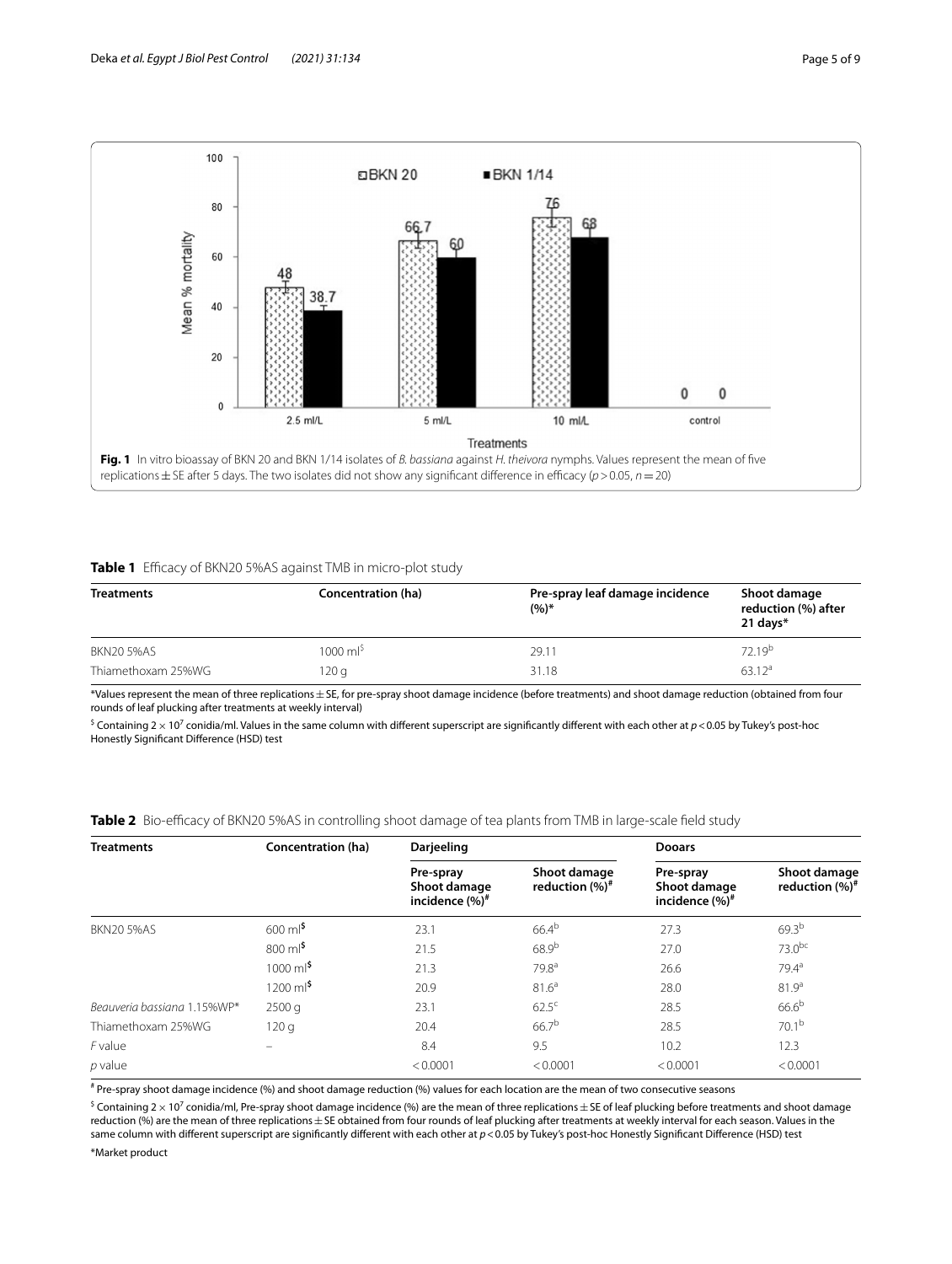pre-treatment observation on shoots damage caused by TMB was in the range of 20.4 to 23.1%. The ANOVA analysis revealed that all the treatments were found to be significantly  $(F=6.1, df=1$  (between groups),  $df=5$ (within groups),  $p < 0.05$ ) different between the treatments in minimizing the shoots damage caused by TMB. The reduction of mean shoots damage caused by TMB was significantly superior  $(p < 0.05)$  at the higher concentrations (1000 and 1200 ml/ha, each containing  $2 \times 10^{7}$ conidia/ml) of BKN20 5%AS, in comparison to 120 gm/ ha of Thiamethoxam  $25\%$ WG ( $p < 0.05$ ). The reduction of mean shoot damage was similar in plots treated with BKN20 5%AS at 600 and 800 ml/ha, and *B. bassiana* 1.15%WP at 2500 gm/ha as compared to the plots sprayed with Tiamethoxam 25%AS (*p*>0.05) (Table [2\)](#page-4-2).

At the Dooars region, the incidence of shoots damage caused by TMB before the initiation of spray ranged from 26.6 to 28.5%. The ANOVA analysis revealed that the mean percent reduction of shoots damage due to TMB was signifcantly higher (*F*=9.5, *df*=1 (between groups), *df*=5 (within groups), *p*<0.05) when the plots were sprayed by BKN20 5%AS at 1000 and 1200 ml/ha concentrations in comparison to the Thiamethoxam 25%WG. The 2 treatments resulted in superior control of TMB than the market product of *B. bassiana* 1.15%WP as well as untreated control  $(p < 0.05)$  (Table [2](#page-4-2)).

# **Yield estimation of harvestable shoots from the large‑scale feld trials**

The average yields recorded from the first 6 pluckings (at 7 days intervals) during the experimental periods were presented in Table [3](#page-5-0). The yield was significantly lower in untreated control, confrming the better efficacy of different tested formulations  $(F=8.2, df=6,$ *p* < 0.05). Among the treatments, tea leaf yield was significantly higher  $(p < 0.05)$  in the plots sprayed at 1000 and 1200 ml/ha concentrations of BKN20 5%AS, and Thiamethoxam 25%WG at 120 gm/ha than in the plots sprayed with a market product of *B. bassiana* 1.15% WP at 2500 gm/ha, and 600 and 800 ml/ha concentrations of BKN20 5%AS (Table [3\)](#page-5-0).

#### **Efect on non‑target benefcial organisms**

Laboratory studies revealed that the formulation BKN20 5%AS did not cause any larval mortality of *Stethorus gilvifrons* M. (Coleoptera: Coccinellidae), the most common insect predator in the tea ecosystem (Table [4](#page-6-0)). There was non-significant variation  $(p < 0.05)$ ) in the larval period, pupal period and adult emergence after BKN20 5%AS treatment and untreated control, which revealed that BKN20 5%AS was harmless to *S*. *gilvifrons*.

## **Phytotoxic efect and organoleptic evaluation**

The phytotoxic study was carried out separately at 2.5, 5.0, and 10 ml/l of water  $(2 \times 10^7 \text{ conidian/ml})$ . Observations recorded on the phytotoxicity symptoms indicated that none of the concentrations showed any type of phytotoxic efect on the tea leaves and harvestable shoots. There was no visible injury on the leaf tip, leaf surface, wilting, vein clearing, necrosis, epinasty and hyponasty. Similarly, tea shoots harvested 1, 3, 5, 7, 10 and 14 days after the application of BKN20 5%AS were processed in the miniature CTC unit at NBRRDC,

<span id="page-5-0"></span>

|  |  |  | Table 3 Effect of BKN20 5%AS on the yield of harvestable shoots of tea |  |
|--|--|--|------------------------------------------------------------------------|--|
|--|--|--|------------------------------------------------------------------------|--|

| <b>Treatments</b>                    | Concentration (ha)          | Green leaf yield* (kg/plot) | Processed            |  |
|--------------------------------------|-----------------------------|-----------------------------|----------------------|--|
|                                      |                             |                             | tea (kg/ha/<br>year) |  |
| <b>BKN20 5%AS</b>                    | $600 \text{ ml}^5$          | $2.51cd \pm 0.19$           | $390.5 \pm 4.25$     |  |
|                                      | $800 \text{ ml}^{\text{S}}$ | $2.55^{bc} \pm 0.18$        | $396 \pm 4.36$       |  |
|                                      | $1000 \text{ ml}^5$         | $2.61^{ab} \pm 0.16$        | $405 \pm 4.45$       |  |
|                                      | $1200 \text{ ml}^5$         | $2.63^a \pm 0.23$           | $408.5 \pm 4.21$     |  |
| Beauveria bassiana 1.15% $WP^{\neq}$ | 2500q                       | $2.50^{\text{de}} \pm 0.29$ | $388 \pm 4.19$       |  |
| Thiamethoxam 25%WG                   | 120q                        | $2.65^{\circ} \pm 0.22$     | $411 \pm 4.37$       |  |
| Untreated control                    |                             | $2.43^e \pm 0.14$           | $378 \pm 4.25$       |  |
| F value                              |                             | 8.2                         | 15.5                 |  |
| p value                              |                             | 0.003                       | < 0.0001             |  |

\*Values represent the mean of three replications±SE, for green leaf yield (obtained from six rounds of leaf plucking after treatments at weekly interval for two consecutive seasons)

 $^{\circ}$  Containing 2  $\times$  10 $^7$  conidia/ml. Values in the same column followed by the same letter are not significantly different from each other at the 95% confidence interval (*p*<0.05) using Tukey's post-hoc Honestly Signifcant Diference (HSD) test

<sup>≠</sup> Market product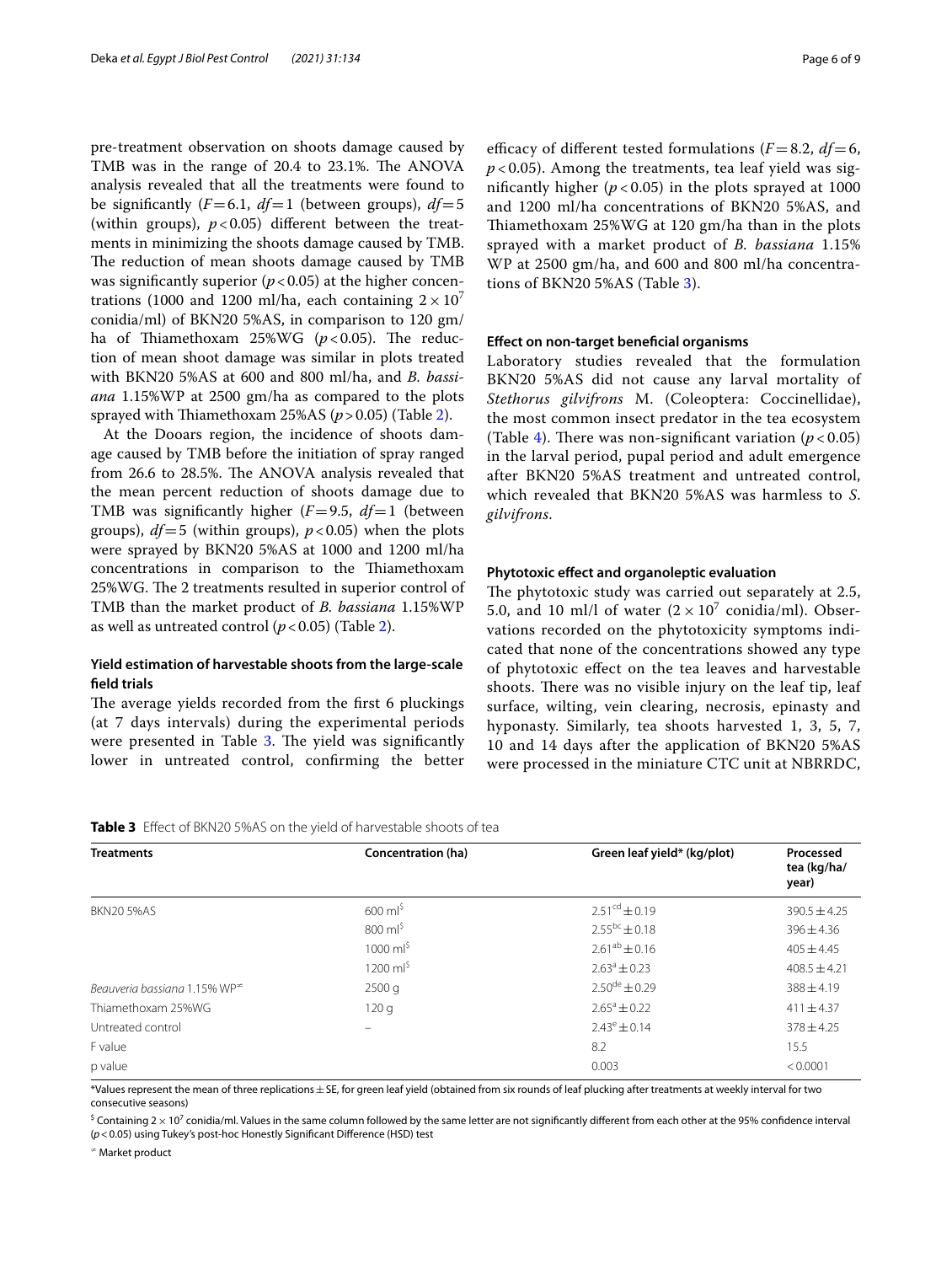<span id="page-6-0"></span>

|  |  |  |  |  | Table 4 Effect of BKN20 5%AS on some biological parameters of non-target beneficial organisms (Stethorus gilvifrons) in tea |
|--|--|--|--|--|-----------------------------------------------------------------------------------------------------------------------------|
|--|--|--|--|--|-----------------------------------------------------------------------------------------------------------------------------|

| <b>Treatment</b>  | Concentration (ml/ha)    | Larval mortality<br>$(\% )$ | Larval period (days)         | Pupal period (days)          | Adult<br>emergence<br>$(\% )$ |
|-------------------|--------------------------|-----------------------------|------------------------------|------------------------------|-------------------------------|
| <b>BKN20 5%AS</b> | $600 \text{ ml}^5$       | 0.00 <sup>a</sup>           | $8.31 \pm 2.12^a$            | $4.64 \pm 0.13$ <sup>a</sup> | 94.00 <sup>a</sup>            |
|                   | $800 \text{ ml}^5$       | 0.00 <sup>a</sup>           | $8.32 \pm 2.12^a$            | $4.64 \pm 0.13$ <sup>a</sup> | $95.00^{\circ}$               |
|                   | 1000 $ml^{\rm S}$        | 0.00 <sup>a</sup>           | $8.32 \pm 2.12^a$            | $4.32 \pm 0.11^a$            | $94.00^{\circ}$               |
|                   | 1200 ml <sup>\$</sup>    | 0.00 <sup>a</sup>           | $9.33 \pm 2.34$ <sup>a</sup> | $4.65 \pm 0.13$ <sup>a</sup> | 100.00 <sup>a</sup>           |
| Untreated control | -                        | 0.00 <sup>a</sup>           | $9.12 \pm 2.23$ <sup>a</sup> | $4.33 \pm 0.11$ <sup>a</sup> | 100.00 <sup>a</sup>           |
| CD (5%)           | —                        |                             | 1.61                         | 1.56                         | 15.01                         |
| CV(% )            | $\overline{\phantom{0}}$ |                             | 5.78                         | 14.66                        | 7.21                          |

Means followed by similar letters in a column are not signifcantly diferent at 5% (DMRT F-Test, *p*>0.05)

<sup>\$</sup> Containing 2  $\times$  10<sup>7</sup> conidia/ml

and the report from professional tea tasters revealed that the processed tea samples had no taint (taste and odor foreign to the tea) and acceptable organoleptic attributes.

## **Discussion**

The tea production is threatened by many insect pests, and TMB is an important insect pest of tea plants world-wide (Roy et al. [2015\)](#page-8-0). Although the management of this insect pest is achieved through cultural and chemical practices, however, chemical insecticides have their limitations as they cause several side efects as continuous application of synthetic pesticides causes diferent health hazards not only to the tea workers but also to the consumers, along with environmental pollution (Borkakati and Saikia [2019\)](#page-8-21). In recent years, natural insecticides based on botanicals or bio-control agents have been attracted the attention of researchers to manage the insect pests of tea plants (Cheramgoi et al. [2016\)](#page-8-22), and in this regard, EPF are no exception (Jensen et al. [2019](#page-8-23)). In the present study 2 isolates of *B. bassiana* such as BKN20 and BKN1/14 isolated from the rhizospheric soil samples of tea plantations of Dooars and Darjeeling regions were evaluated against TMB both in laboratory and in field. The laboratory study revealed that BKN20 was more pathogenic on the insect than that of BKN1/14, and hence BNK20 was evaluated at field level. In particular, the more pathogenic activity of the BKN20 isolate than the BKN1/14 may be due to its more endo-cutinase activity to penetrate the cuticle of the insect, which is the primary barrier.

Micro-plot and large-scale feld evaluations of diferent concentrations of BKN20 isolate formulations revealed that the concentrations 1000 ml/ha was signifcantly reduced the populations of TMB in the tea plantations of both locations. Besides, the formulation of this isolate was superior over the market product of *B. bassiana*, and also had non-signifcant impacts on the natural enemies present in the evaluated tea plantations. Earlier, the efectiveness of diferent isolates of *B. bassiana* was reported against TMB (Ekka et al. [2019\)](#page-8-24), and other insect pests of tea plants such as: shot hole borer beetles (*Euwallacea fornicatus*) (Selvasundaram and Muraleedharan [2000](#page-8-25)), tea weevils (Cheramgoi et al. [2016\)](#page-8-22), and termites (Gurusubramanian et al. [1999](#page-8-26)). Field application of *B. bassiana*  $(10<sup>7</sup>$  and  $10<sup>8</sup>$  spores/ml) against shot hole borer beetles damaging tea plants revealed that the higher concentrations were more efective in reducing insect populations than the lower concentrations (Selvasundaram and Muraleedharan [2000](#page-8-25)). In contrast, in the present study, low concentrations have been found to be also efective in the control of TMB.

Recently, Ekka et al. ([2019](#page-8-24)) reported that the formulation (BPA/B7) of *B. bassiana*  $(1.68 \times 10^6 \text{ spores/ml})$ reduced the shoots damage of tea plants up to 50% at a concentration of 21.87 ml/l in Assam India, however, in the present investigation more efficacy was reported, the concentration 1000 ml/ha with conidial concentration  $2 \times 10^7$  was able to reduce 77–79% of the damage of shoots from the TMB. The variation in the efficacy of *B*. *bassiana* may be due to diferent biotypes of insect pests from diferent locations or diferent origin of EPF used during the study. Remarkably, the efficacy of *B. bassiana* both in the laboratory, and in-feld conditions may be due to the production of several toxins such as, beauvericin, enniatins, oosporein, and bassianolide during the infection, that had a major role in the pathogenic activity of *B. bassiana* against TMB (Vey et al. [2001](#page-8-27)),

As far as the impact of EPF on the natural enemies is concerned, Thungrabeab and Tonga [\(2007\)](#page-8-28) found that *B. bassiana*  $(1 \times 10^8 \text{ conidia/ml})$  was nonpathogenic on the non-target insects such as *Chrysoperla carnea* (Stephens), *Coccinella septempunctata* (Linnaeus), and *Dicyphus tamaninii* (Wagner) as well as *Heteromurus nitidus*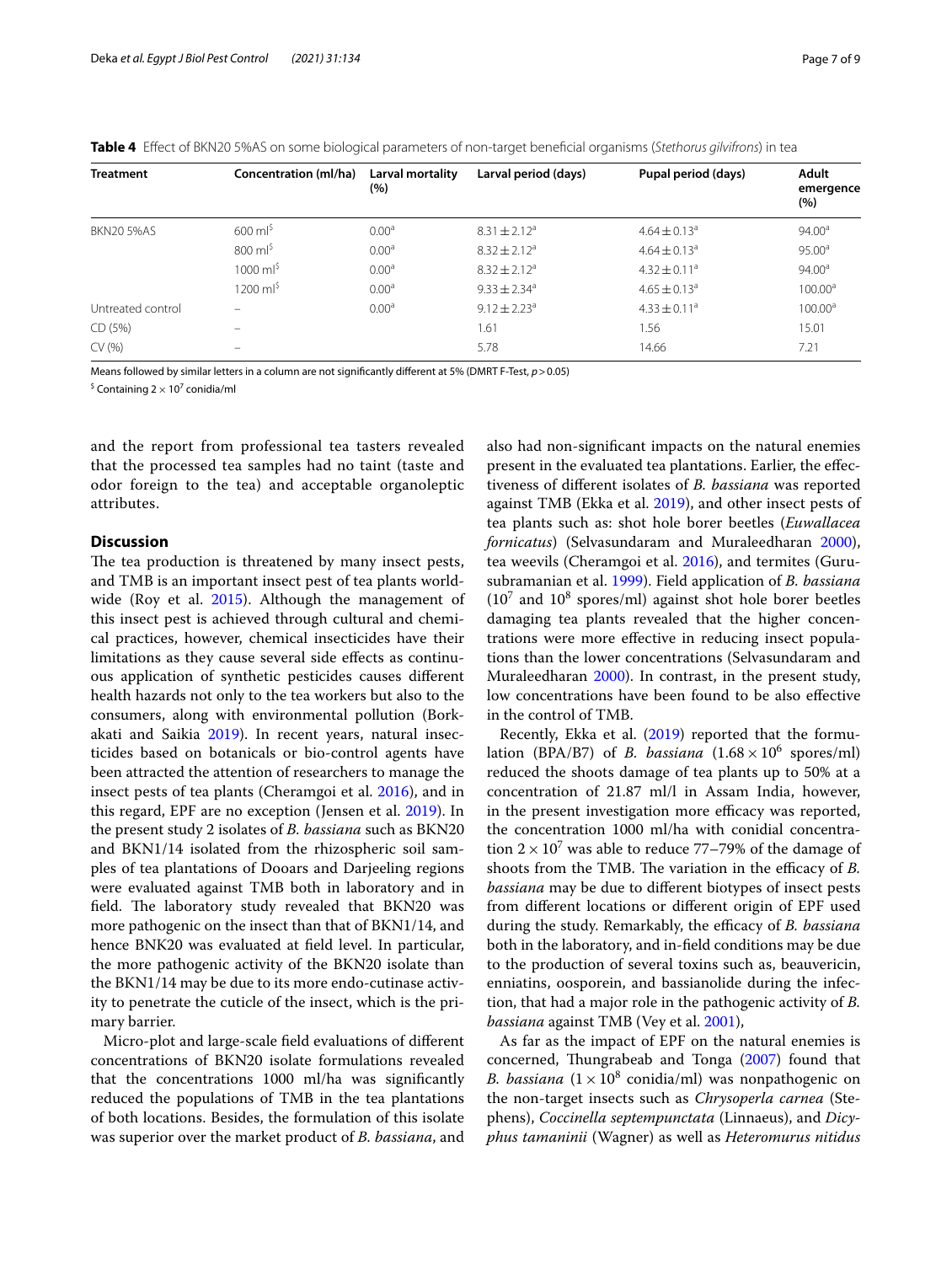(Templeton), a beneficial soil insect. On the contrary, *Metarhizium anisopliae* was pathogenic toward *C. carnea* and *D. tamaninii*, with respective 4% and 10% mortalities. Similarly, in the present study, the evaluated bio-formulation BKN20 5%AS had a non-pathogenic impact on the populations of natural enemies such as *S. gilvifrons* present in the tea ecosystem. These results are also supported by observations of earlier investigators (Dromph and Vestergaard [2002](#page-8-29)) who reported that some EPF such as, *B. bassiana, Hirsutella* spp., and *M. anisopliae* did not affect the population of natural enemies. This shows that EPF could be quite specifc and might infect only a certain type of host.

Previously, researchers reported that the formulations of *B. bassiana* were more efective than the synthetic insecticides against *H. antonii* damaging cashew (Navik et al. [2015\)](#page-8-30), hairy caterpillar, *Pericallia ricini* damaging castor crop (Shophiya et al. [2014\)](#page-8-31), and other insect pests of tea plants (Ghatak and Reza [2007\)](#page-8-32). Similar results were reported in the present investigation, and the used formulation BKN20 5%AS was more efective than the Thiamethoxam against TMB. Besides, some investigators reported that *B. bassiana* was compatible with synthetic insecticides such as imidacloprid (Feng and Pu [2005](#page-8-33)), and Bifenthrin (Liu et al. [2012](#page-8-34)). Therefore, due to the ecofriendly nature of EPF, this will be compatible with the other insect management components in the integrated pest management program.

In the present study, the plots sprayed by BKN20 5%AS showed signifcantly higher yield than the untreated plots. The yield of harvestable shoots of tea was also high from the plots sprayed by our formulated BKN20 5%AS*,* than the *Beauveria* formulation purchased from the market. In addition, observations on the phytotoxicity on tea leaves revealed that BKN20 5%AS was non-phytotoxic to tea, and teas made from the leaves tested by professional tasters had no taint. In contrast, phytotoxic efect and insecticide residue level above the EU recommendations was reported for various insecticides in harvestable shoots of tea plants (Aktar et al. [2009\)](#page-8-35), which showed that natural bio-pesticides could be an alternative to reduce the pesticide load in tea plantations. In particular, the compatible use of insecticides with EPF may reduce the pesticide residues' level in the harvestable shoots of tea plants (Liu et al.  $2012$ ). Thus, based on the percentage reduction of shoot damage, phytotoxicity, nonpathogenic on non-target organisms' population and green leaf yield recorded during the experimental periods, it can be concluded that BKN20 5%AS can be commercialized as a natural eco-friendly insecticide for the management of TMB in the tea plantations and can be an important component of IPM strategies for future.

#### **Conclusions**

The present study revealed that the formulation of BKN20 isolate, i.e. BKN20 5%AS efficiently controlled TMB with a signifcant reduction in the harvestable shoot damage at both locations in multi-seasons. The BKN20 5%AS was also superior over the synthetic insecticide and bio-insecticides based on the *B. bassiana* purchased from the market. Besides, the formulated BKN20 5%AS did not show any phytotoxic efect on the harvestable shoots and had acceptable organoleptic attributes among the selected consumers.

#### **Abbreviations**

AS: Aqueous suspension; PPC: Plant Protection Code; BCA: Biological Control Agents; PDB: Potato Dextrose Broth; NBRRDC: North Bengal Regional Research and Development Centre; L: Litre; ml: Millilitre.

#### **Acknowledgements**

Authors are thankful to the Biotechnology Industry Research Assistance Council (BIRAC) New Delhi-110003, Govt. of India, for the fnancial support rendered in the form of a Research Project.

#### **Authors' contributions**

BD: Performed laboratory and feld trials, analyzed and interpreted the data of the work and prepared the original manuscript. AB: designed and guided the laboratory as well as the feld trials, reviewed and edited the writing, KCK: collected soil samples and isolated *B. bassiana.* AJP: fnalized the protocol for the formulation of *B. bassiana.* AKP, SS, HR and PD: assisted in conduction of feld trials of *B. bassiana*. ELA and VRT: prepared *B. bassiana* 5% AS liquid formulation. All authors read and approved the fnal manuscript.

#### **Funding**

This study was performed as a part of externally funded research project under the CRS scheme of Biotechnology Industry Research Assistance Council (BIRAC), New Delhi.

#### **Availability of data and materials**

All data generated and analyzed for the current study are presented in this manuscript, and the corresponding author has no objection to the availability of data and materials.

#### **Declarations**

#### **Ethics approval and consent to participate**

Not applicable. The study was conducted using local isolates of fungal antagonists that are abundant in the ecosystem hence does not need ethical approval.

#### **Consent for publication** Not applicable.

#### **Competing interests**

The authors declare that they do not have competing interests.

#### **Author details**

<sup>1</sup> Department of Entomology, Tea Research Association, North Bengal Regional R&D Centre, Nagrakata, Jalpaiguri, West Bengal 735225, India. <sup>2</sup>TNA Innovation Centre, Varsha Bioscience and Technology India Private Limited, Jiblakpally, Yadadri District, Telangana 508 284, India.<sup>3</sup> Department of Microbiology, Tea Research Association, North Bengal Regional R&D Centre, Nagrakata, Jalpaiguri, West Bengal 735225, India. <sup>4</sup> Department of Plant Pathology, College of Agriculture, CCS Haryana Agricultural University, Hisar, Haryana 125004, India.

Received: 15 July 2021 Accepted: 25 September 2021Published online: 05 October 2021